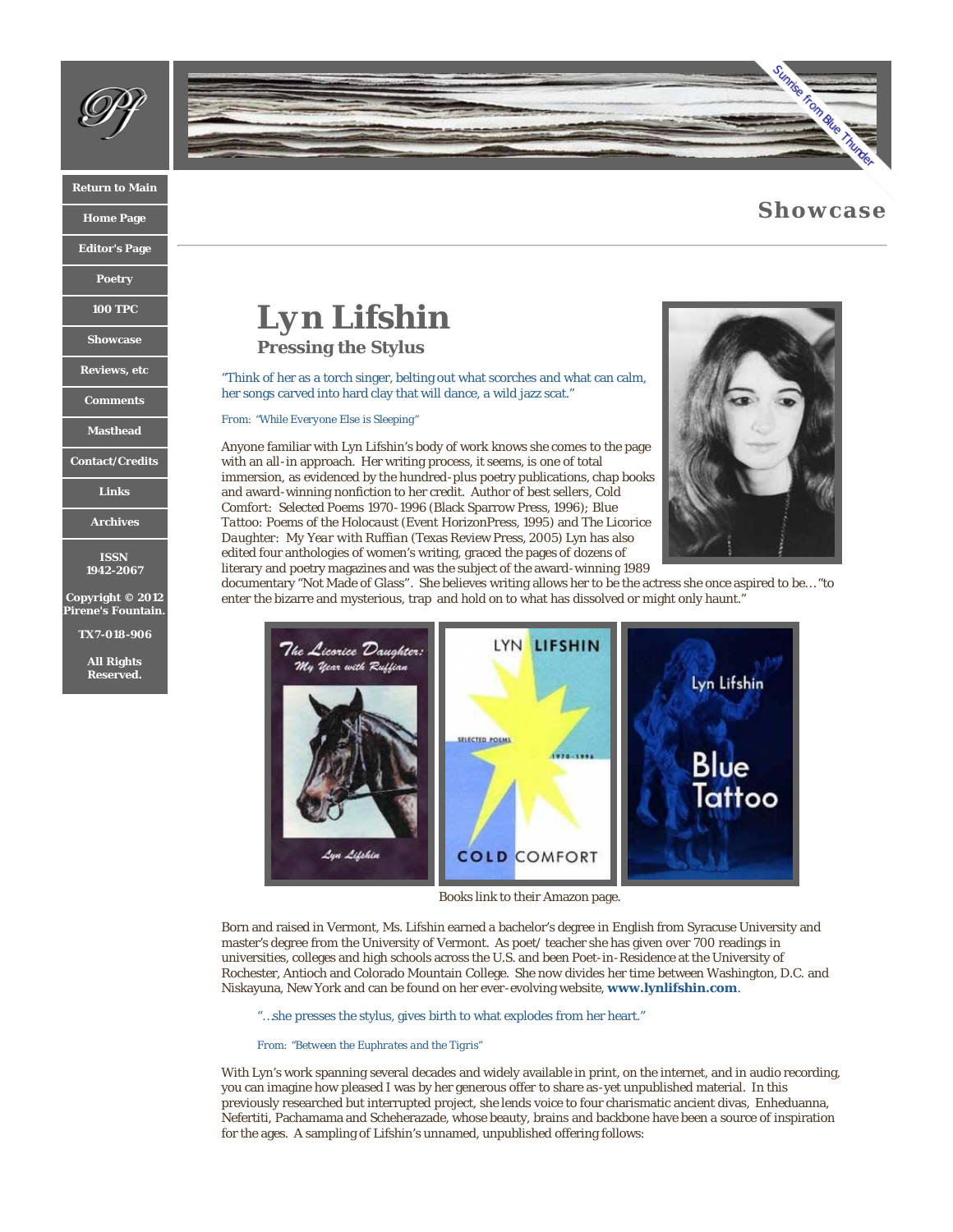### **IN THE SHADE OF MYRTLE AND OAK**

in the light dusky as olive branches Enheduanna twists her long hair into loops of jasper and onyx, hair ribbons of gold leaf. On her wrist, lapis lazuli and agates. When she moves thru night, her multi chain of carnelian and ivory, anklets of silver darting thru darkness like stars

### **FLAMINGOS AND PELICANS**

outside the palace on the way to Siberia, to Africa, teals and reeds and warblers seem code for Inanna. Enheduanna rubs night from her eyes. The Sacred Ibis and African darter sing of a strange wind no light can grow in. Nothing like the sun Inanna threw out like dandelions skimming over chaos in her wild red hair

Lyn is adept at creating a sense of timelessness. Her contemporary works give a clear sense of history, time, place and circumstance as well. In the following piece, the lovely bejeweled and perfumed poet Enheduanna has been made particularly human:

## **ENHEDUANNA ON INANNA'S POEMS**

she can turn a man into a woman, a woman into a man, make any one desirable. Gain, profit, and great wealth and success are at her mercy. She can make men virile, send guardian angels but if you displease her, that's another story

#### **NEFERTITI**

I think of her long bones, enormous dark lake eyes, that she would be a beautiful ballerina, pale with that long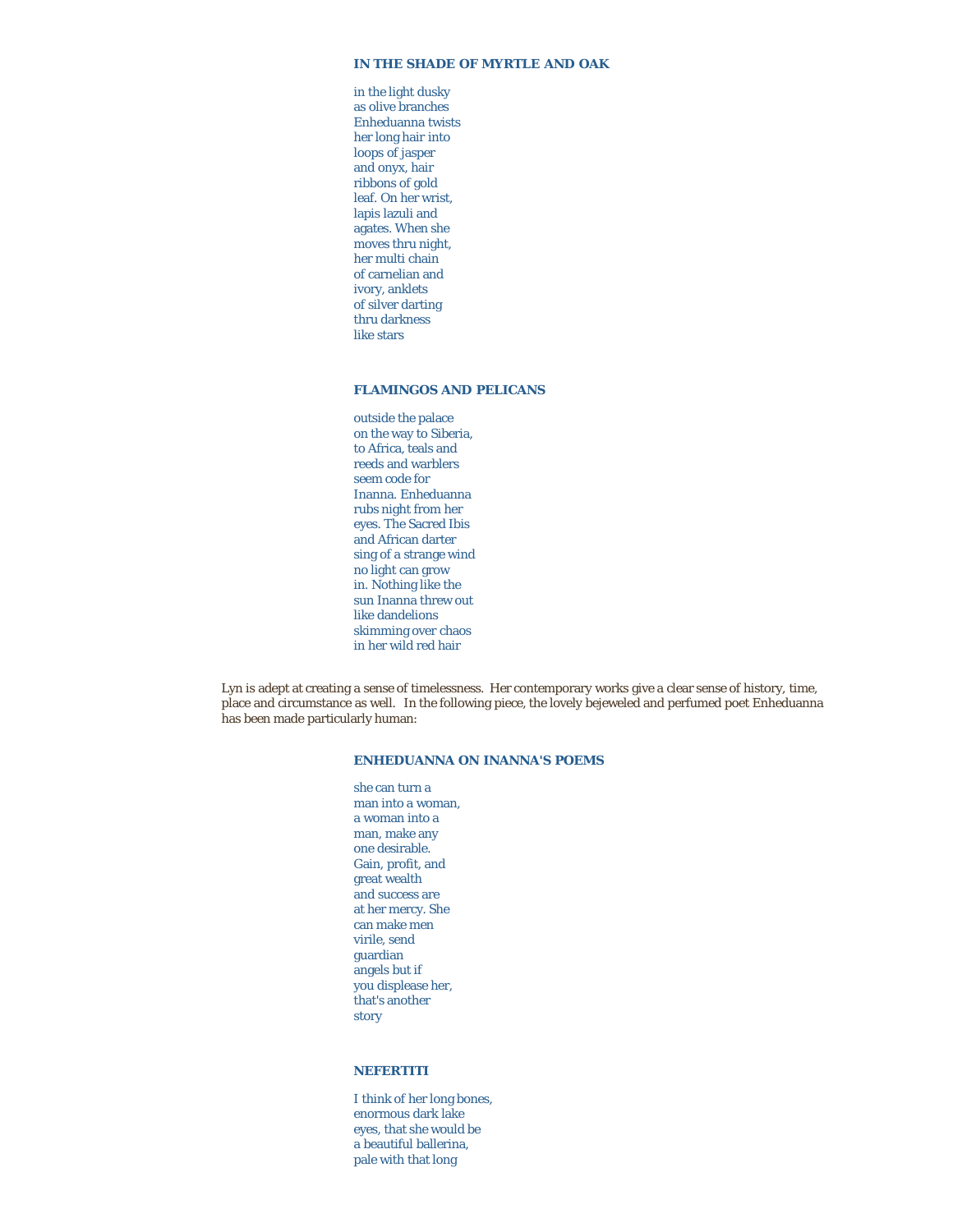swan neck. You can't imagine her not having beautiful perfect fingers. Were there days, looking out at the flood plain, the rich black soil and the Nile rapids, she imagined herself free as the sparkling water under the blue cloudless sky, her feet tracing hieroglyphs, a last S.O.S.

# **NEFERTITI AS AMERICA'S TOP MODEL**

*(Excerpt)*

You know she would follow the rules, would not fight with the other girls but keep her dignity. Her long legs and small breasts, her knack for high fashion and she has her own gorgeous jewels. How could Tyra, how could any of the judges resist her lustrous hair, sun touched or frizzed and who would not kill for her cheekbones?

Ms. Lifshin's juxtaposition of past and present gives us a great visual…Nefertiti on the catwalk competing alongside today's top models. With her classic beauty, swan neck and those high cheekbones, she is a sight to behold.

### **PACHAMAMA**

something thaws under the dead grass. The world waits for her breath, for her wishes to cartwheel down mountains. Her eyes, obsidian flowers. You can almost smell her hair in the wind. Those who love her touch her symbols the way you touch moonlight

I am moved by the mystical language of Lifshin's "Pachamama", and her ability to effectively draw the unreachable near.

## **HER LARGE ARMS HOLD ELECTRICITY**

past long desert stretches she brings life like flowers trailing roots. Trillium open in the dark, petals move like rain water. Rivers flow from her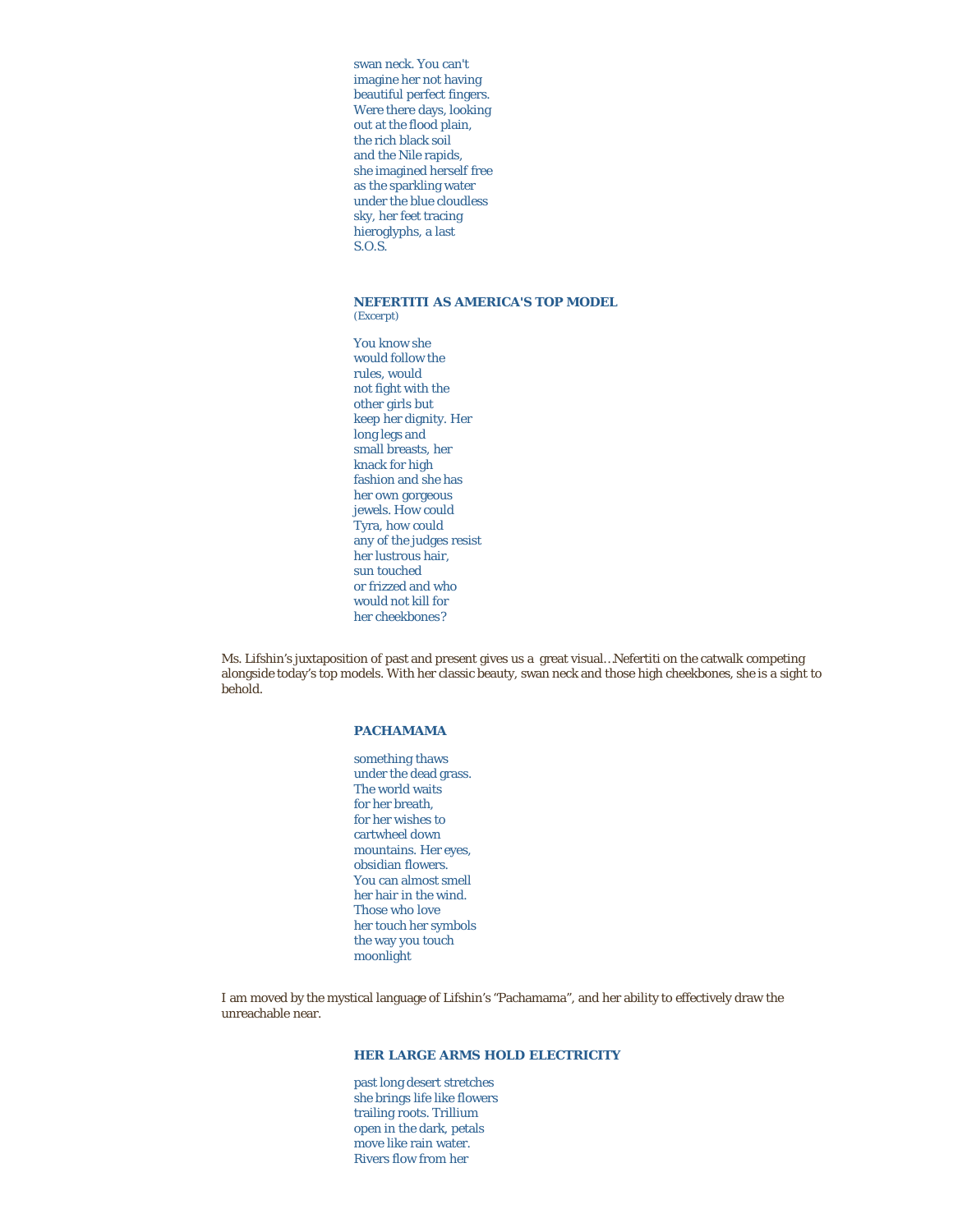thighs. Her mahogany eyes watch seeds unfold as deer and lion rest in the leaves of her hair. Pachamama circles the shells of sea turtles in her robes of snow and rose. White for purity, red for the power she holds. The unborn swim under the roof of her skin and the dying in their dreams of lost love are comforted by her presence as if wrapped in a shawl of alpaca wool and cotton

Along with Lyn's wonderful ability to usher sensory images to the page, there is a lovely sense of movement, of being transported, which breathes life and gives depth to whatever she pens:

# **HOW COULD HER PALMS NOT BE WET?**

Scheherazade, her heart wild under silk. I think of her when the sky gets light fighting sleep, driven to map out the next night's plot. Each tale, like the third person in this ménage a trois where words tempt more than bodies, hair and skin. She knows, like a lover who prays to never be boring, her stories must charm and disarm or she won't be there to tell them

#### **I THINK OF HER IN SOME FILMY SILK** *(Excerpt)*

Call her wily Coyote. Everything is a trick. Who can imagine The names she calls him where he can't see shuddering, as she lists the names of flowers that only open once

### **EACH NIGHT SHE IS LIKE A DROWNING NYMPH**

like a woman pulled out of the river and dressed in warm clothes, her lips parted. The twist of words that will keep blood flowing thru her body. She could be a woman close to drowning, reeled in with eels and